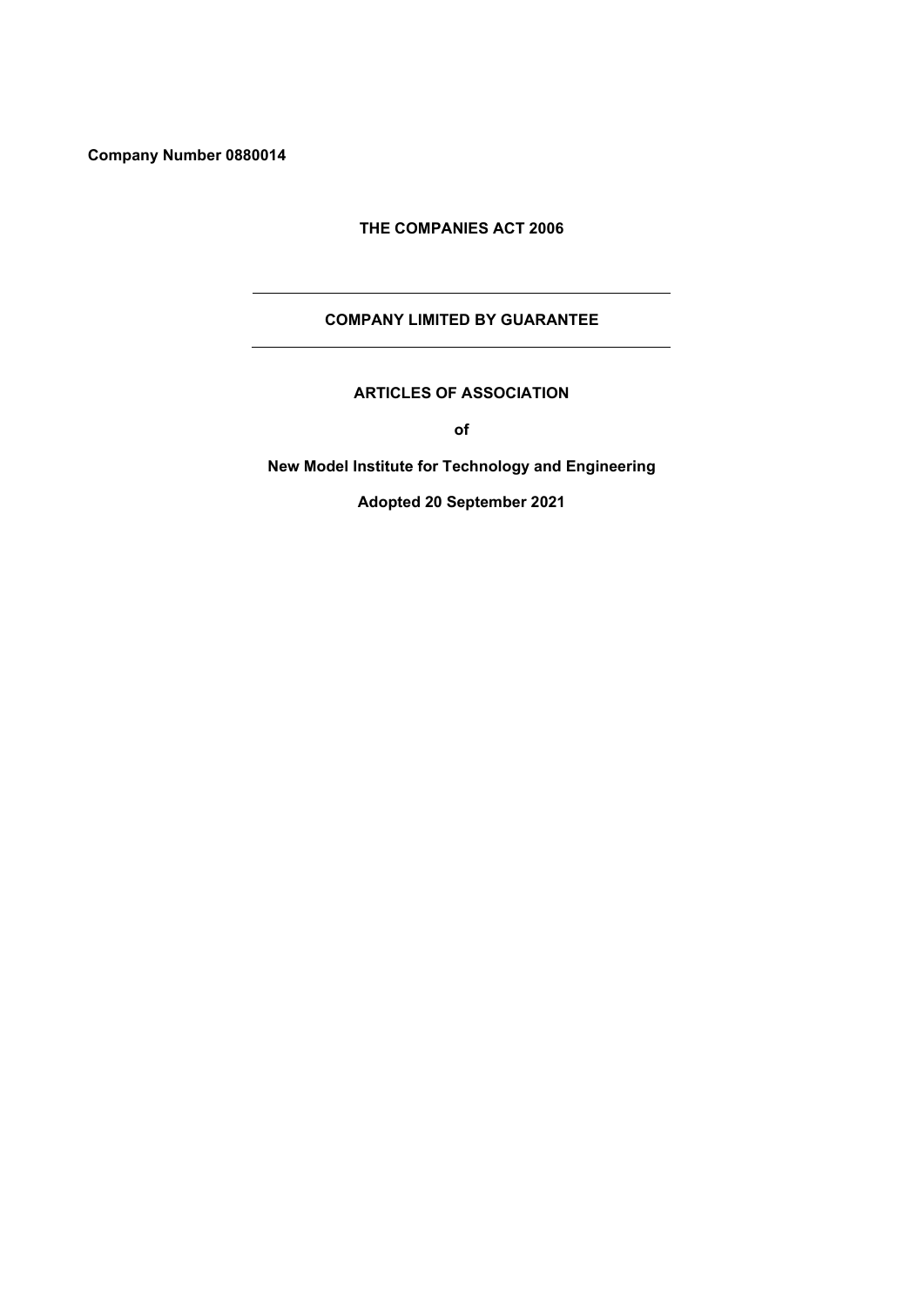# **CONTENTS**

|    |                                                      | Page |
|----|------------------------------------------------------|------|
| 1  |                                                      |      |
| 2  |                                                      |      |
| 3  |                                                      |      |
| 4  |                                                      |      |
| 5  |                                                      |      |
| 6  |                                                      |      |
| 7  |                                                      |      |
| 8  |                                                      |      |
| 9  |                                                      |      |
| 10 |                                                      |      |
| 11 |                                                      |      |
| 12 |                                                      |      |
| 13 |                                                      |      |
| 14 |                                                      |      |
| 15 |                                                      |      |
| 16 |                                                      |      |
| 17 |                                                      |      |
| 18 |                                                      |      |
| 19 |                                                      |      |
| 20 | ADJOURNING AND RECONVENING GENERAL MEETINGS  13      |      |
| 21 |                                                      |      |
| 22 |                                                      |      |
| 23 | BENEFITS AND PAYMENTS TO BOARD MEMBERS AND CONNECTED |      |
| 24 |                                                      |      |
| 25 | CONFLICTS OF INTEREST AND CONFLICTS OF LOYALTIES 17  |      |
| 26 |                                                      |      |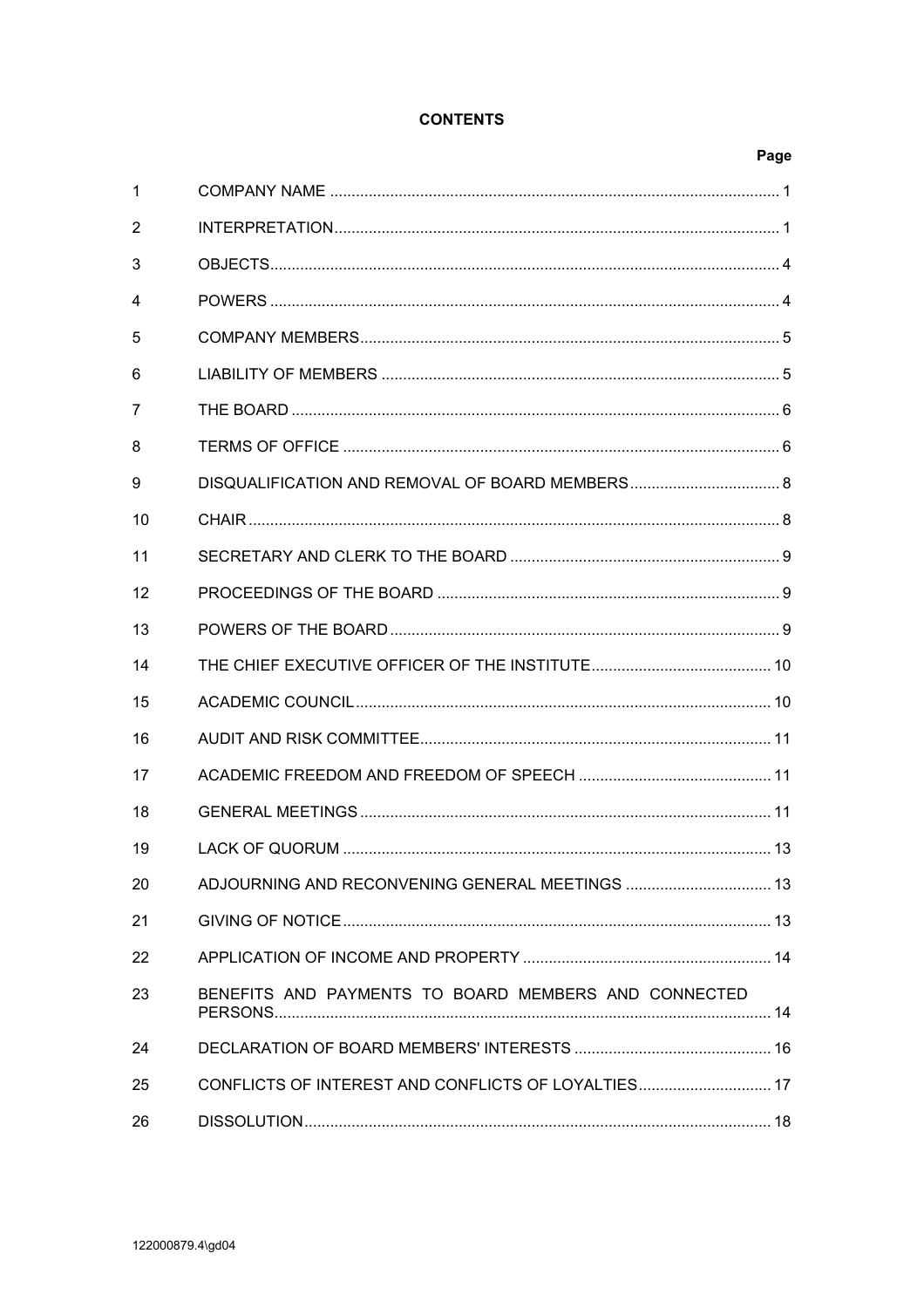## <span id="page-2-0"></span>**Company Number 0880014**

### **THE COMPANIES ACT 2006**

## **COMPANY LIMITED BY GUARANTEE**

#### **ARTICLES OF ASSOCIATION**

**of**

### **New Model Institute for Technology and Engineering**

#### **Adopted 20 September 2021**

#### 1. **COMPANY NAME**

The company's name is New Model Institute for Technology and Engineering. In these Articles of Association, it is called "the Institute".

#### 2. **INTERPRETATION**

In these Articles of Association, unless the context otherwise requires, the following words and expressions shall have the meaning assigned to them below:-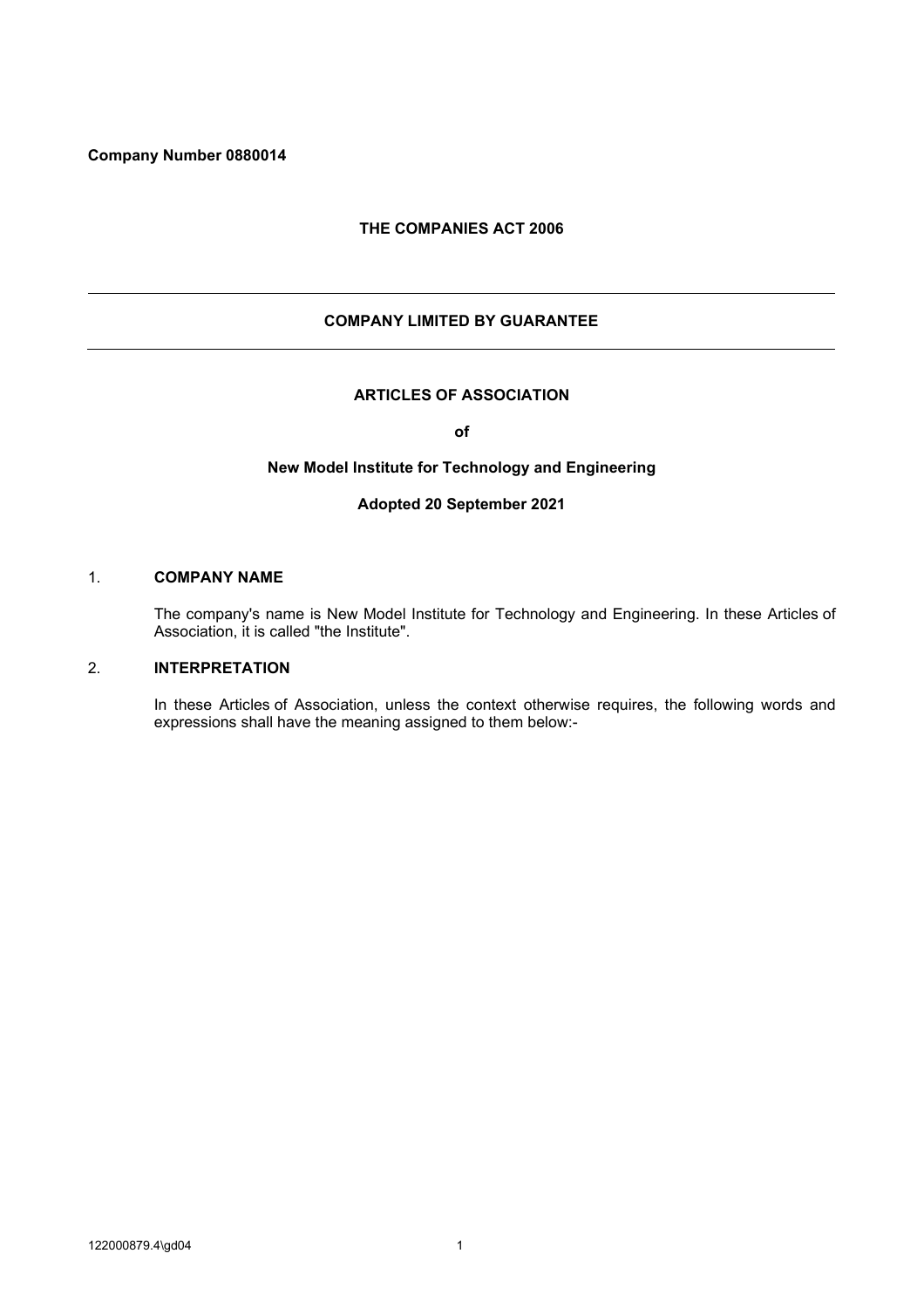| "Address"                     | a postal address or, for the purposes of electronic communication,<br>an e-mail address in each case registered with the Institute                                                                                            |                                                                                                                                                                                   |  |  |
|-------------------------------|-------------------------------------------------------------------------------------------------------------------------------------------------------------------------------------------------------------------------------|-----------------------------------------------------------------------------------------------------------------------------------------------------------------------------------|--|--|
| "the Articles"                | the Institute's Articles of Association                                                                                                                                                                                       |                                                                                                                                                                                   |  |  |
| "Board"                       | the board of directors and charity trustees (as defined in section 177<br>of the Charities Act) of the Institute                                                                                                              |                                                                                                                                                                                   |  |  |
| "Board Member"                | any individual member of the Board appointed in accordance with<br>Article 7.1 acting as both a director and charity trustee of the Institute                                                                                 |                                                                                                                                                                                   |  |  |
| "the Institute"               | New Model Institute for Technology and Engineering, company<br>number 08800142                                                                                                                                                |                                                                                                                                                                                   |  |  |
| "CEO"                         | the Chief Executive Officer of the Institute appointed in accordance<br>with Article 14                                                                                                                                       |                                                                                                                                                                                   |  |  |
| "Chair"                       | the Chair of the Board appointed in accordance with Article 10.1                                                                                                                                                              |                                                                                                                                                                                   |  |  |
| "Charities Act"               | the Charities Act 2011                                                                                                                                                                                                        |                                                                                                                                                                                   |  |  |
| "Company Member"              | a company law member of the Institute who has agreed to contribute<br>to the Institute in the event of its winding up in accordance with<br>Article 6.1                                                                       |                                                                                                                                                                                   |  |  |
| "clear days"                  | In relation to a period of notice means a period excluding:-                                                                                                                                                                  |                                                                                                                                                                                   |  |  |
|                               | (a)                                                                                                                                                                                                                           | the day when notice is given or deemed to be given and                                                                                                                            |  |  |
|                               | (b)                                                                                                                                                                                                                           | the day for which it is given or on which it is to take effect                                                                                                                    |  |  |
| "the Commission"              |                                                                                                                                                                                                                               | the Charity Commission for England and Wales                                                                                                                                      |  |  |
| "Companies Act"               | the Companies Act 2006 insofar as it applies to the Institute                                                                                                                                                                 |                                                                                                                                                                                   |  |  |
| "document"                    | includes, unless otherwise specified, any document sent or supplied<br>in electronic form                                                                                                                                     |                                                                                                                                                                                   |  |  |
| "electronic form"             |                                                                                                                                                                                                                               | and "electronic means" shall have the meanings given in<br>section 1168 of the Companies Act                                                                                      |  |  |
| "Ex Officio Board Member"     | a Board Member appointed to the Board in accordance with Article<br>7.1.2 provided that such employee is not disqualified from acting as<br>a charity trustee                                                                 |                                                                                                                                                                                   |  |  |
| "Independent Board<br>Member" |                                                                                                                                                                                                                               | a Board Member who is neither an Ex Officio Board Member, a Staff<br>Board Member nor a Student Board Member                                                                      |  |  |
| "ordinary resolution"         | a resolution agreed by a simple majority of the Company Members<br>present and voting at a general meeting or, in the case of a written<br>resolution, by Company Members who together hold a majority of<br>the voting power |                                                                                                                                                                                   |  |  |
| "Regulator"                   |                                                                                                                                                                                                                               | the Office for Students in its capacity as the independent regulator<br>of higher education in England (or any successor independent<br>regulator of higher education in England) |  |  |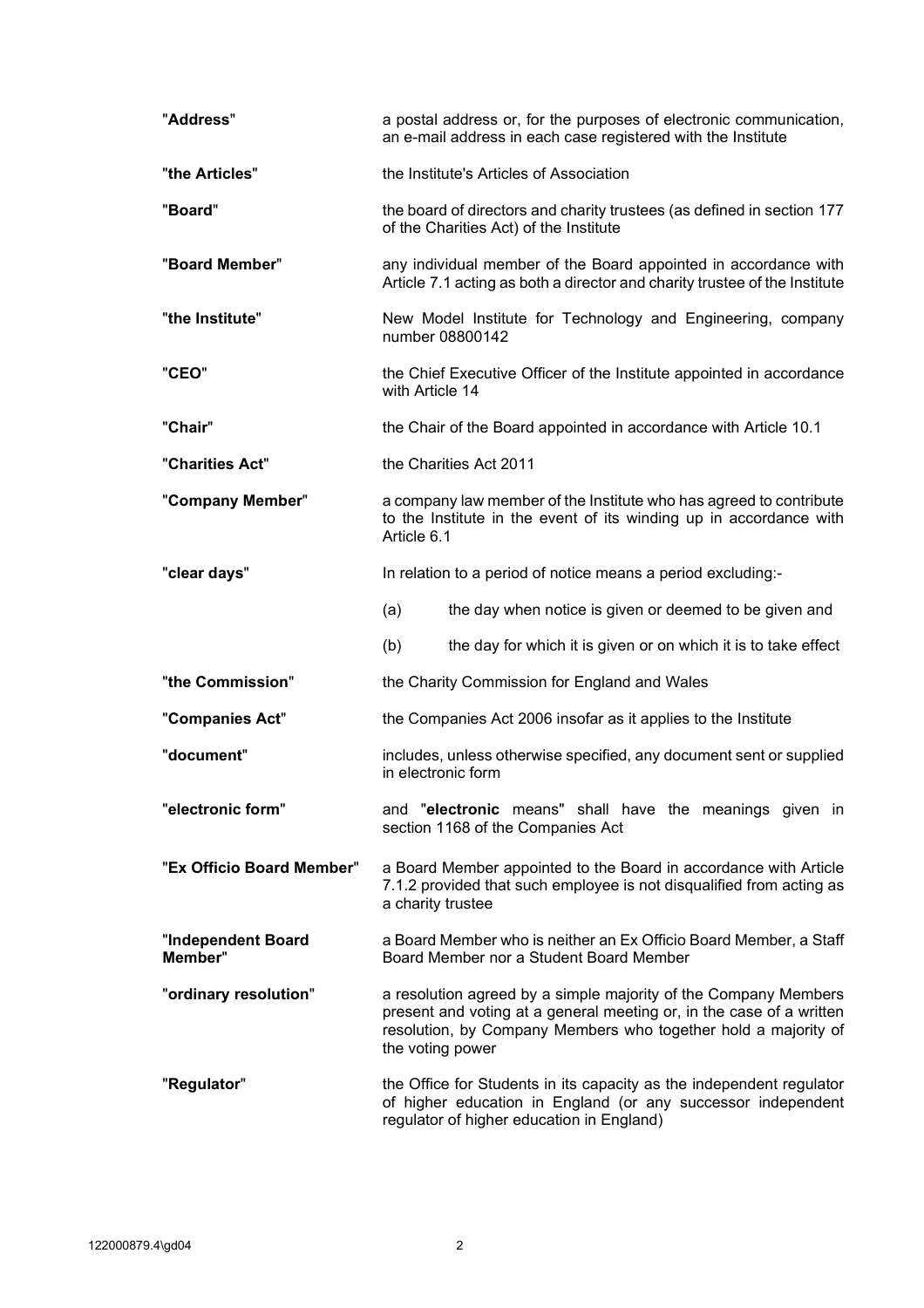| "Secretary"            | any person appointed to perform the duties of the company<br>secretary of the Institute; and includes a reference to that person as<br>the clerk to the Board                                 |
|------------------------|-----------------------------------------------------------------------------------------------------------------------------------------------------------------------------------------------|
| "Staff Board Member"   | a member of staff appointed to the Board in accordance with<br>Article 7.1.4                                                                                                                  |
| "Standing Orders"      | the rules determined by the Board from time to time to regulate its<br>proceedings in respect of its meetings, those of its committees and<br>those of the Company Members in general meeting |
| "Student"              | a person registered on a programme of study at the Institute leading<br>to a graduate or post-graduate award                                                                                  |
| "Student Board Member" | a Student appointed to the Board in accordance with Article 7.1.3                                                                                                                             |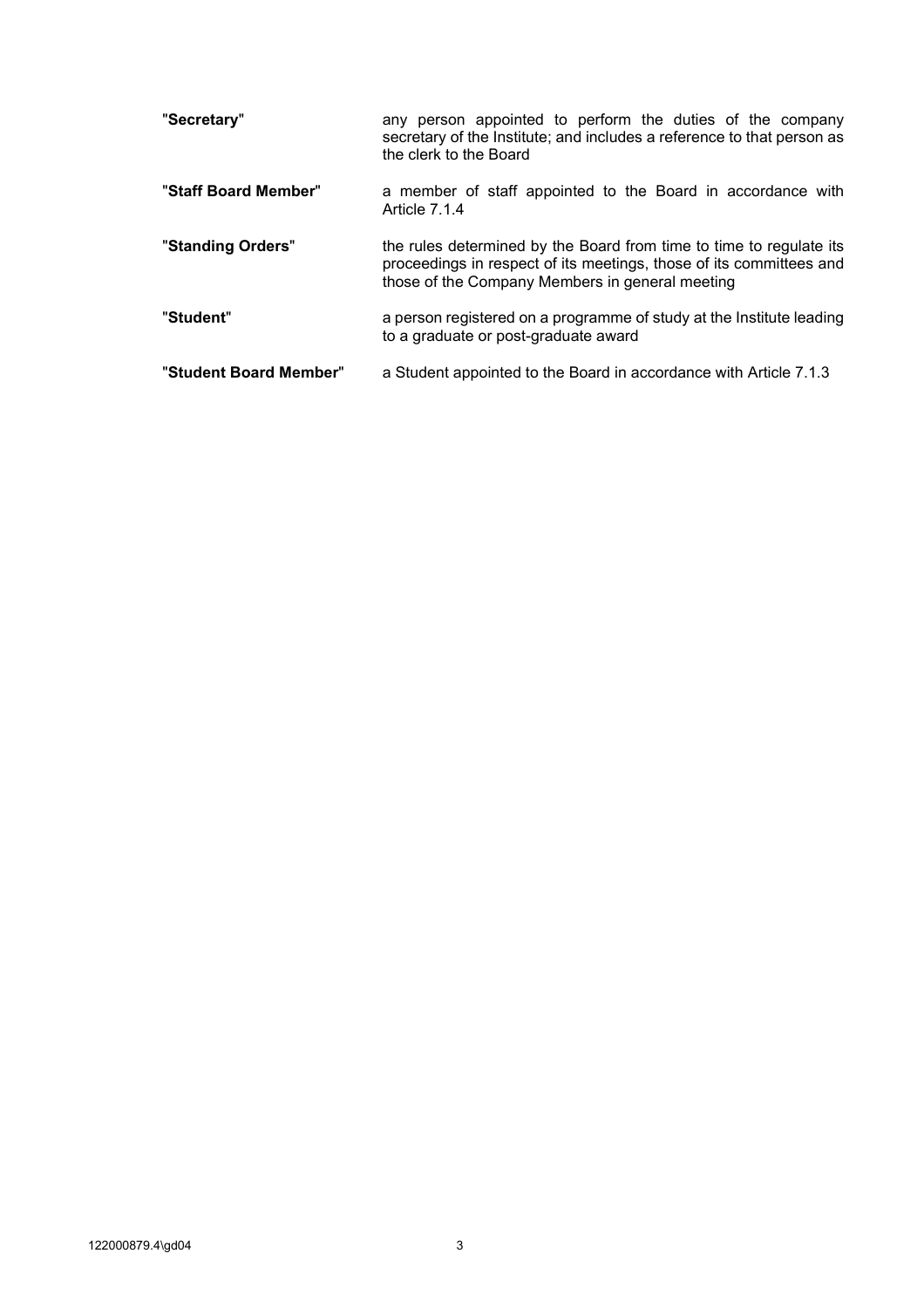## <span id="page-5-0"></span>3. **OBJECTS**

- 3.1 The Institute's objects ("**Objects**") are specifically restricted to the following:
	- 3.1.1 to advance education, with a particular focus on engineering and related business skills, and to widen participation in higher education by underrepresented groups and those who are socially excluded; and
	- 3.1.2 to promote research for the public benefit and to publish the useful results.

## 4. **POWERS**

- 4.1 The Institute has power to do anything which is calculated to further its Objects or is conducive or incidental to doing so. In particular, the Institute has power:-
	- 4.1.1 to provide instruction, training and education and to admit students to programmes of study;
	- 4.1.2 to promote or carry out research;
	- 4.1.3 to assess the performance of persons by examinations and by other means and to award diplomas, certifications or other academic and honorary awards, fellowships and other marks of distinction to persons who complete appropriate courses of study and satisfy appropriate assessments and to withdraw or withhold any such award if there are grounds for doing so;
	- 4.1.4 to participate in arrangements with any university or provider of higher education or any other body having the appropriate powers whereby students of the Institute or such other body may become qualified to receive any degrees or other academic qualifications of such body;
	- 4.1.5 to buy, take on lease or in exchange, hire or otherwise acquire any property and to maintain and equip It for use; and insure the Institute and its property against any foreseeable risk;
	- 4.1.6 to sell, lease or otherwise dispose of all or any part of its property, subject to complying as appropriate with sections 117 and 122 of the Charities Act;
	- 4.1.7 to borrow money or raise funds (and enter into any financial instrument ancillary or incidental to the exercise of that power) and to charge the whole or any part of its property as security for repayment of the money borrowed or raised or as security for a grant or the discharge of an obligation, subject to complying as appropriate with sections 124 - 126 of the Charities Act;
	- 4.1.8 to make grants or loans of money, to give prizes and charitable donations; to establish a fund for scholarships and bursaries; to give guarantees;
	- 4.1.9 to enter into contracts to provide services to or on behalf of other bodies;
	- 4.1.10 to co-operate, collaborate or enter into any arrangement with other charities, voluntary bodies, statutory authorities, companies and individuals and to exchange information and advice with them;
	- 4.1.11 to appoint individuals to honorary positions such as patron, president or ambassador of the Institute;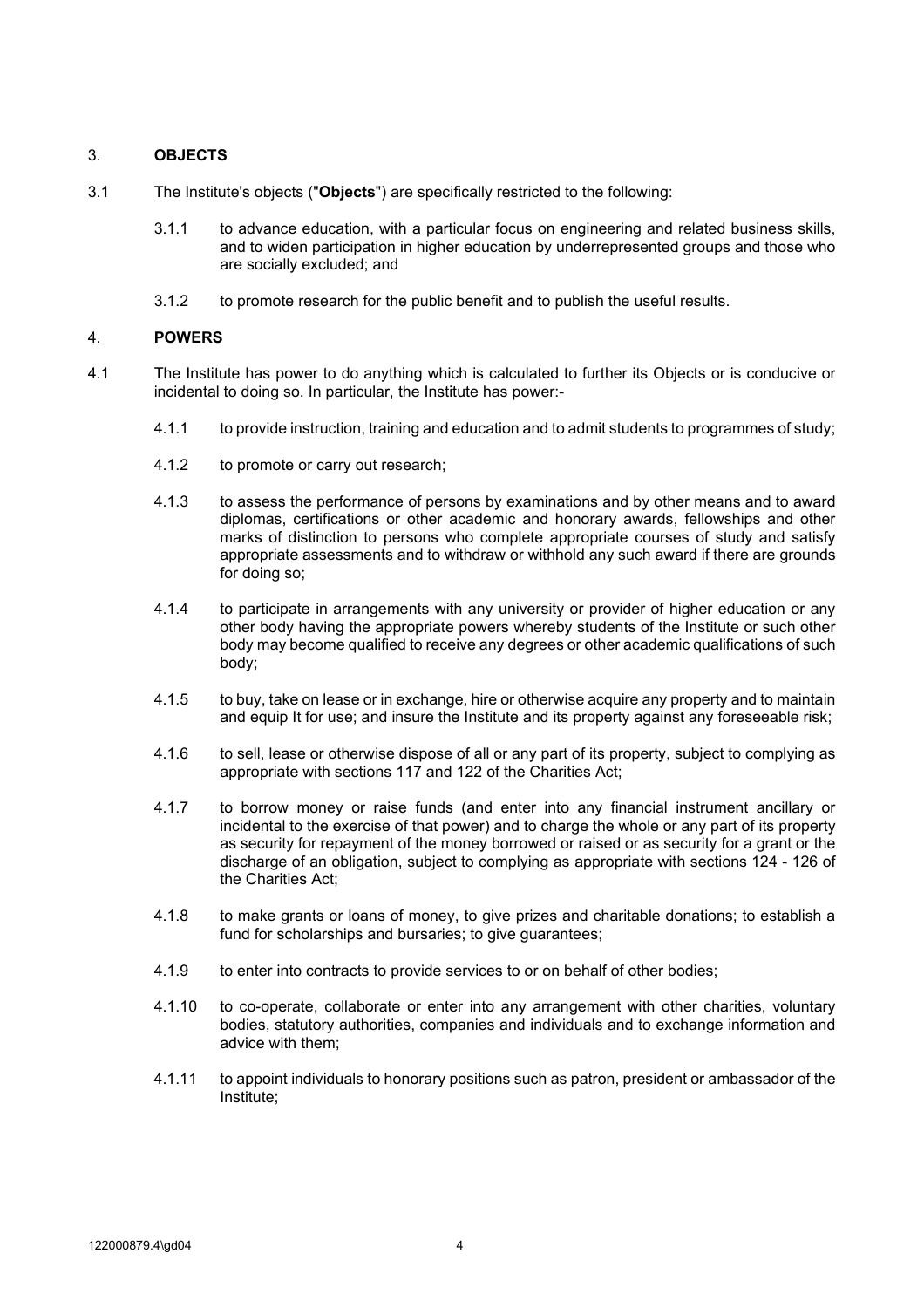- <span id="page-6-0"></span>4.1.12 to establish or support any charitable trusts, associations or institutions formed for any of the charitable purposes included in the Objects;
- 4.1.13 to establish trading subsidiaries either solely or in partnership with other persons;
- 4.1.14 to acquire, merge with or to enter into any partnership or joint venture arrangement with any other charity formed for any of the charitable purposes included in the Objects;
- 4.1.15 to set aside funds for special purposes or as a reserve against future expenditure, but only in accordance with a written policy about reserves;
- 4.1.16 to employ and remunerate any staff necessary for carrying out the work of the Institute and to engage and pay consultants and advisers which the Institute considers necessary or desirable to support its work, provided that the Institute may employ or remunerate a Board Member only where permitted by and in strict compliance with Article [23;](#page-15-1)
- 4.1.17 to solicit, receive, accept and administer fees, charges, grants, financial assistance, subscriptions, donations, endowments, legacies, gifts, loans, and the loan of any property of any kind whether land or other forms of property and any other sources of income (subject to the requirements of the Charities Act);
- 4.1.18 to deposit or invest funds in any lawful manner;
- 4.1.19 to employ a professional fund-manager, and to act as trustee or manager for or in relation to endowments, legacies and gifts, and arrange for the investments or other property of the Institute to be held in the name of a nominee in the same manner and subject to the same conditions as the trustees of a trust are permitted to do by the Trustee Act 2000;
- 4.1.20 to insure the charity's property against any foreseeable risk;
- 4.1.21 to provide indemnity insurance for the Board Members in accordance with, and subject to the conditions in section 189 of the Charities Act 2011;
- 4.1.22 to publish or distribute information; and
- 4.1.23 to do anything else within the law which promotes or helps to promote the Objects.

## 5. **COMPANY MEMBERS**

- 5.1 Each Board Member shall be a Company Member of the Institute for the duration of their term of office. No other individuals or bodies shall be Company Members. In their capacity as such, the Company Members shall meet from time to time to discharge their responsibilities under the provisions of the Companies Act.
- 5.2 A Company Member's membership shall be terminated if they cease to be a Board Member. Membership of the Company is not transferable.

## 6. **LIABILITY OF MEMBERS**

<span id="page-6-1"></span>6.1 The liability of Company Members is limited to a sum not exceeding £1, being the amount that each Company Member undertakes to contribute to the assets of the Institute in the event of its being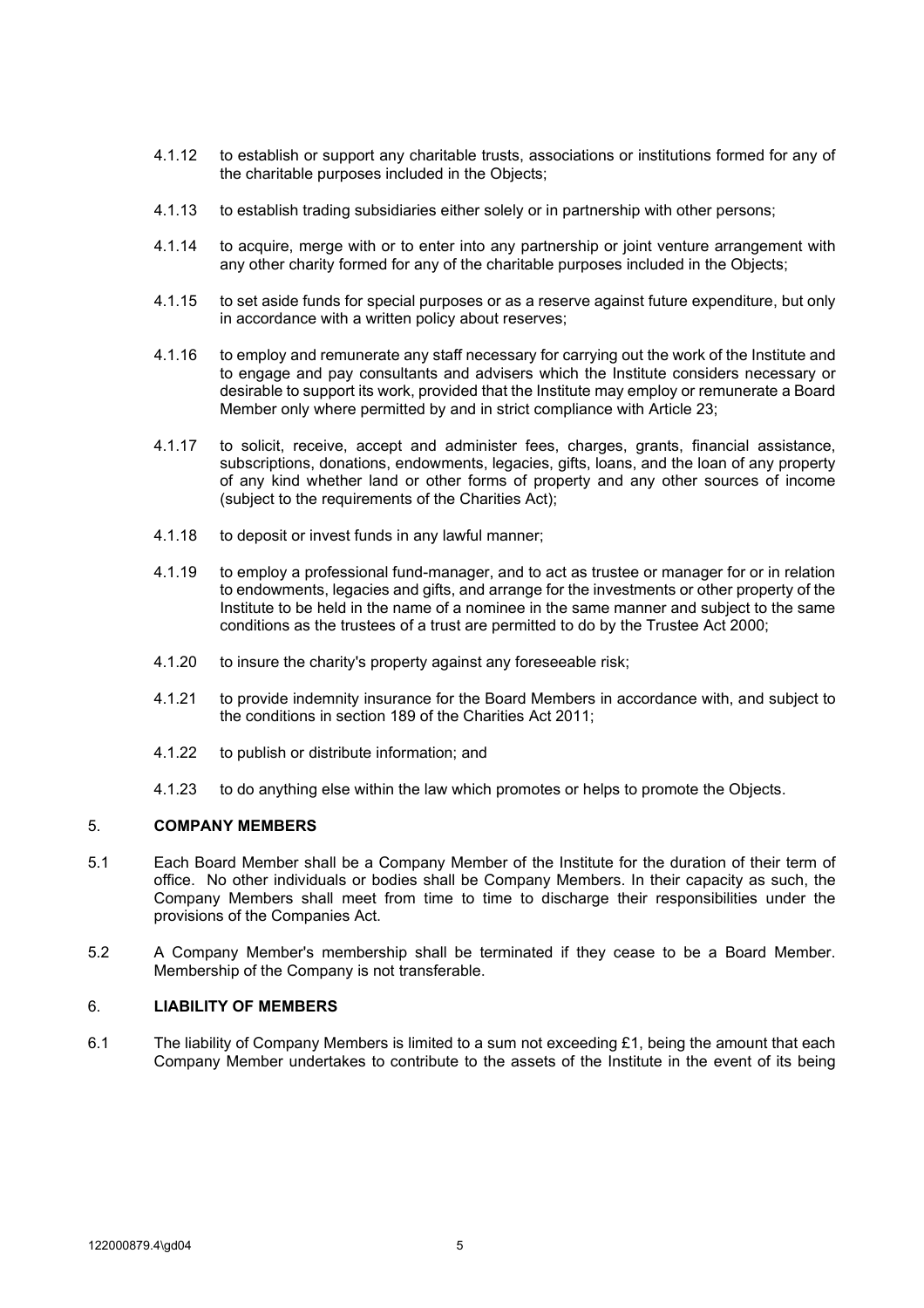<span id="page-7-0"></span>wound up while he, she or it is a Company Member or within one year after he, she or it ceases to be a member for:-

- 6.1.1 payment of the Institute's debts and liabilities incurred before he, she or it ceases to be a member;
- 6.1.2 payment of the costs, charges, and expenses of winding up; and
- 6.1.3 adjustment of the rights of the contributors among themselves.

#### 7. **THE BOARD**

The Board is the governing body of the Institute. Each Board Member is also a Company Member of the Institute. The minimum number of Board Members shall be seven and a maximum number of fourteen, ensuring always that there shall be a majority of Independent Board Members.

#### <span id="page-7-5"></span><span id="page-7-1"></span>7.1 The Board shall comprise:-

#### 7.1.1 **Independent Board Members**

Up to 11 Independent Members appointed by the Board in accordance with procedures determined by it from time to time;

#### <span id="page-7-2"></span>7.1.2 **Ex Officio Board Members**

The CEO;

## <span id="page-7-4"></span>7.1.3 **Student Board Member**

A Student who shall be appointed by the Board as a Student Board Member in accordance with procedures which are approved by Board from time to time.

#### <span id="page-7-3"></span>7.1.4 **Staff Board Member**

A member of staff of the Institute who shall be appointed by the Board as a Staff Board Member in accordance with procedures which are approved by Board from time to time.

7.2 In appointing Board Members, the Board shall seek to ensure that it has a balanced skills set with appropriate diversity.

## 8. **TERMS OF OFFICE**

- 8.1 The terms of office of Board Members shall be fixed as follows:-
	- 8.1.1 in the case of an Ex Officio Board Member, for so long as that person shall remain in post;
	- 8.1.2 in the case of an Independent Board Member appointed under Article [7.1.1,](#page-7-5) for a period of up to three years or in the case of an Independent Board Member appointed as Chair, for a period of up to four years, as determined by the Board. The term of an Independent Board Member including the Chair may be eligible for renewal for a further term not exceeding the first so that two fixed terms may run consecutively. The Board may, in circumstances which it considers exceptional, permit an Independent Board Member including the Chair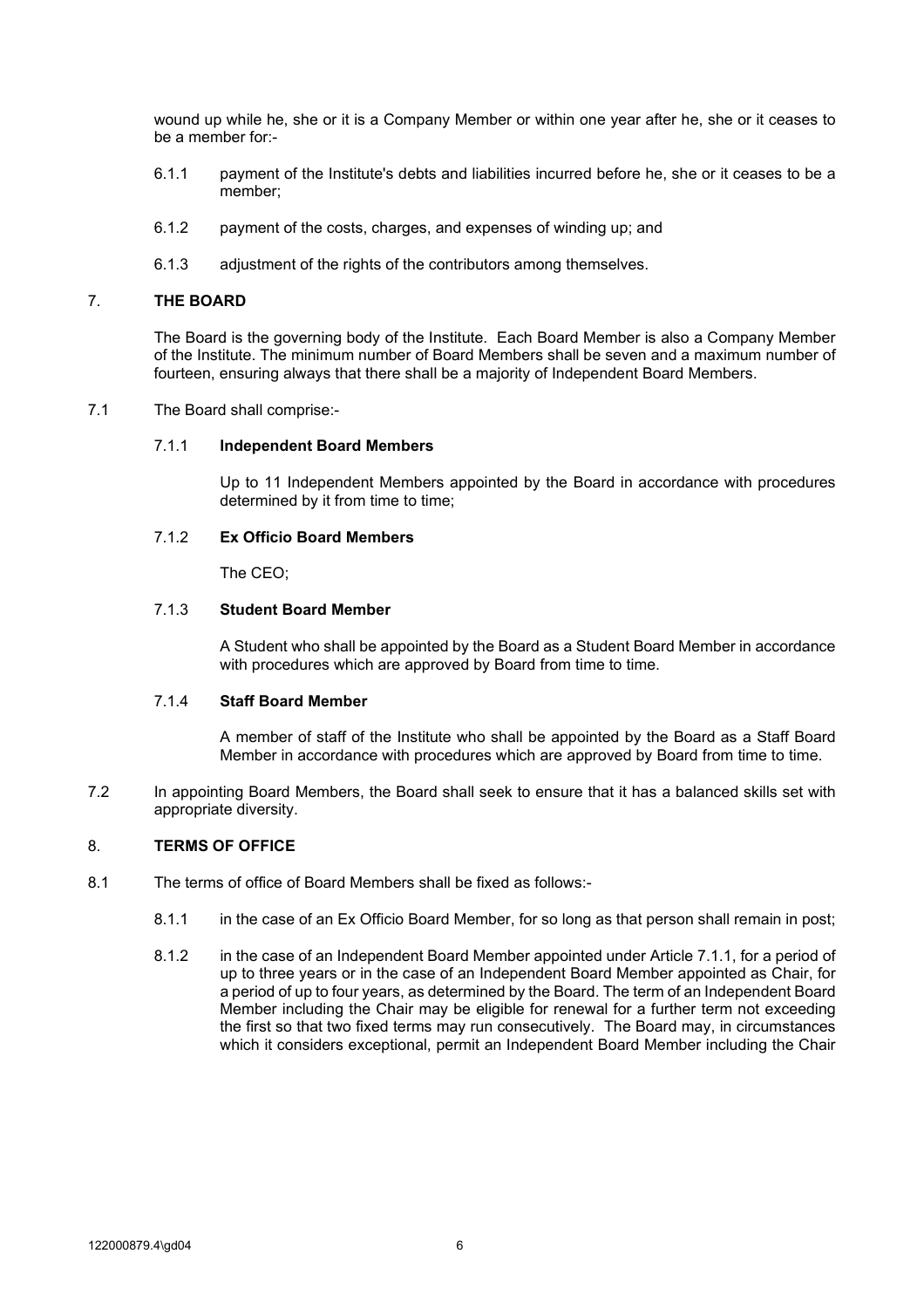to serve for a third term of office provided that no person shall be a Board Member for more than nine years in total;

- 8.1.3 in the case of a Student Board Member appointed under Article [7.1.3,](#page-7-4) for a period of one year or the period until that person ceases to be a Student, whichever is the shorter; and
- 8.1.4 in the case of a Staff Board Member nominated under Article [7.1.4,](#page-7-3) for a period of one year or the period until that person ceases to be qualified for such appointment, whichever is the shorter. The term of a Staff Board Member may be eligible for renewal by the Board for a further term not exceeding the first so that two fixed terms may run consecutively.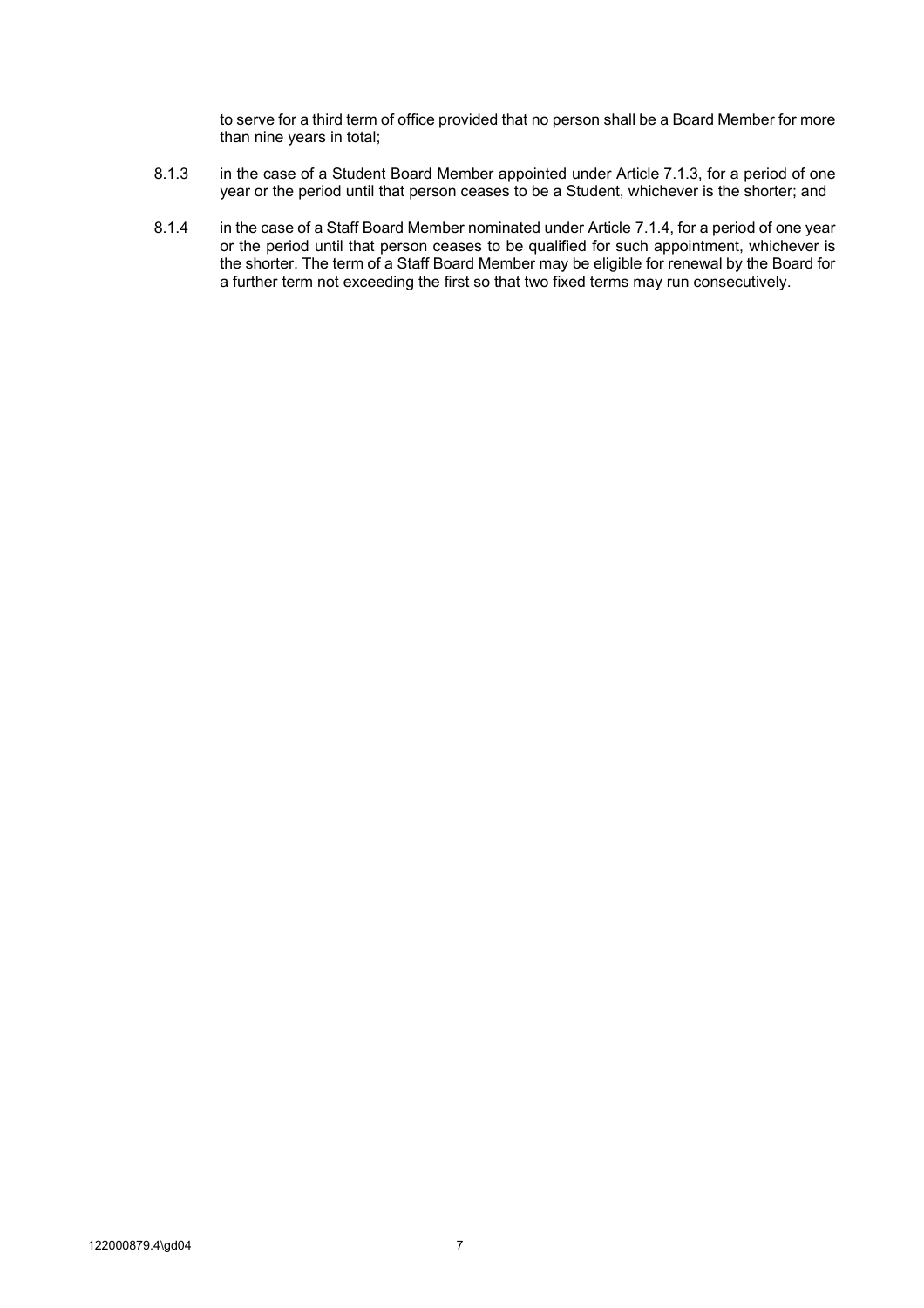#### <span id="page-9-0"></span>9. **DISQUALIFICATION AND REMOVAL OF BOARD MEMBERS**

- 9.1 A Board Member shall cease to hold office if he or she:-
	- 9.1.1 ceases to be a Board Member by virtue of any provision In the Companies Act or is prohibited by law from being a Board Member;
	- 9.1.2 is disqualified from acting as a trustee by virtue of sections 178 and 179 of the Charities Act 2011 (or any statutory re-enactment or modification of that provision);
	- 9.1.3 in the case of an Ex Officio Board Member or Staff Board Member, ceases to be employed by the Institute;
	- 9.1.4 ceases to be a Company Member of the Institute;
	- 9.1.5 if the Board is satisfied that the Board Member is not fit and proper to hold office in accordance with the requirements of the Regulator or that their conduct is prejudicial to the smooth running of the Institute or the work of the Board;
	- 9.1.6 is removed by the Company Members at a general meeting under the Companies Act;
	- 9.1.7 resigns as a Board Member by notice to the Secretary (but only if at least seven Board Members will remain in office when the notice of resignation Is to take effect); or
	- 9.1.8 is absent without the permission of the Chair from 2 meetings of the Board held within any year and the Board Members resolve that his or her office be vacated.

## 10. **CHAIR**

<span id="page-9-1"></span>10.1 The Board shall appoint (and may remove) an Independent Board Member to be Chair of the Board (who shall also preside as Chair of the Institute in general meeting) for a term of up to four years.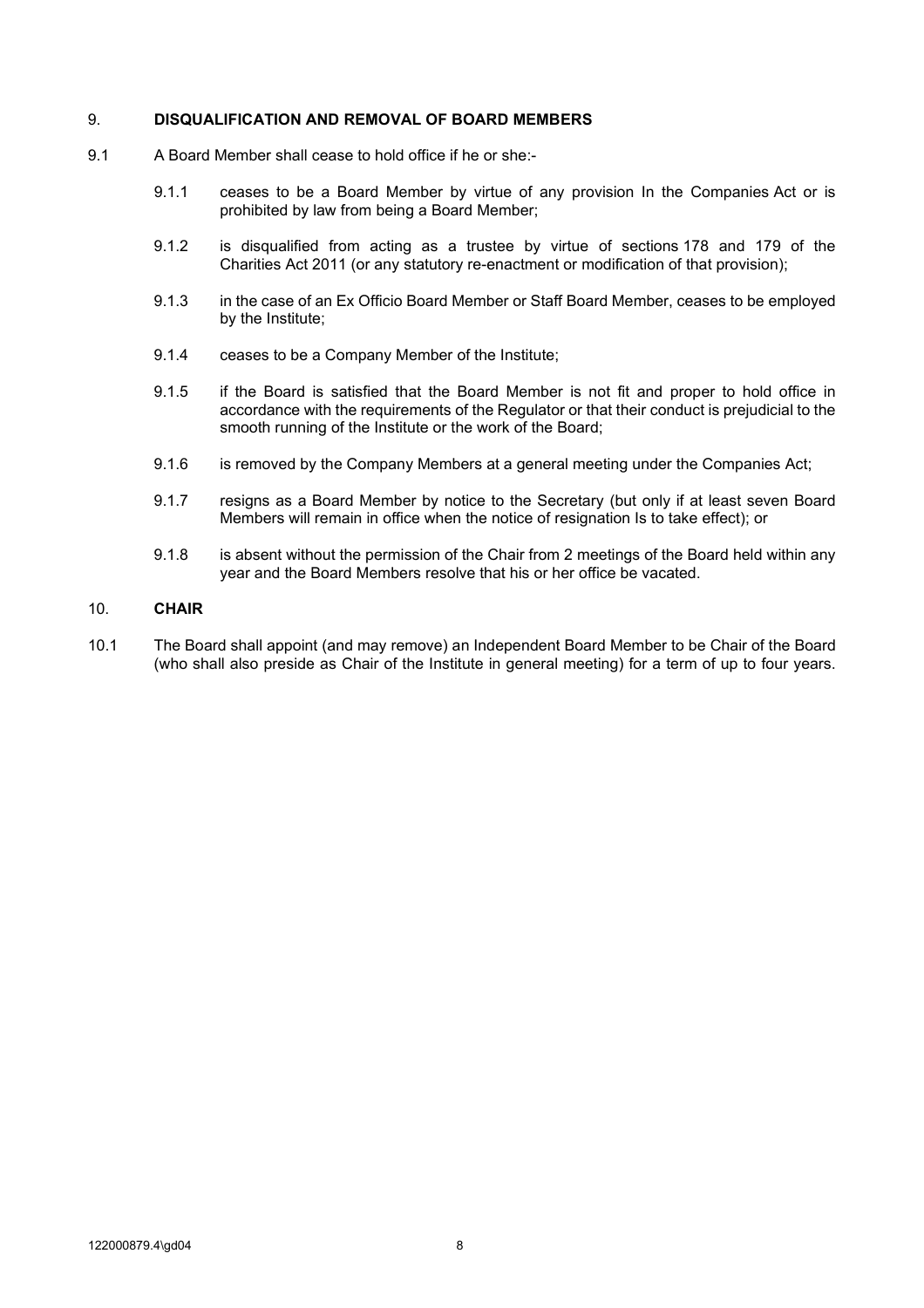The Board may also appoint (and may remove) a Vice Chair of the Board in accordance with procedures set out in the Standing Orders.

<span id="page-10-0"></span>10.2 In the absence of the Chair (or the Vice Chair, if appointed), the Board shall select one of its Independent Board Members to chair its meetings.

### 11. **SECRETARY AND CLERK TO THE BOARD**

The Board shall appoint a Secretary who shall also act as clerk to the Board.

#### 12. **PROCEEDINGS OF THE BOARD**

- 12.1 The Board may regulate its proceedings as it thinks fit, subject to the provisions of these Articles and the Companies Act.
- 12.2 The Board may from time to time make such reasonable and proper Standing Orders, rules or bylaws as they may deem necessary or expedient for the proper conduct and management of the Institute.
- 12.3 The Standing Orders, rules or by-laws shall be binding on all Board Members, members of committees of the Board and Company Members of the Institute. No Standing Order, rule or by-law shall be inconsistent with, or shall affect or repeal anything contained in, the Articles.
- 12.4 The Board shall hold at least six meetings each year, unless the Board determines another minimum number which shall not be fewer than four meetings in each year.
- 12.5 Questions arising at a meeting shall be decided by a majority of votes. Every Board Member has one vote on each issue but, if there is an equality of votes, the Chair of the meeting has a second or casting vote.
- 12.6 No decision may be made by a meeting of the Board unless a quorum is present at the time the decision is purported to be made. "Present" includes being present by suitable electronic means agreed by the Board Members in which a participant or participants may communicate with all the other participants.
- 12.7 The quorum shall be five or such larger number as may be decided from time to time by the Board, the majority of whom shall be Independent Board Members.
- 12.8 A Board Member shall not be counted in the quorum present when any decision is made about a matter upon which that Board Member is not entitled to vote.
- 12.9 If the number of Board Members is less than the number fixed as the quorum, the continuing Board Member or Board Members may act only for the purpose of filling vacancies or of calling a general meeting.
- 12.10 A resolution in writing or in electronic form agreed by all the Board Members entitled to receive notice of a meeting of the Board and to vote upon the resolution shall be as valid and effectual as if it had been passed at a meeting of the Board duly convened and held. The resolution in writing may comprise several documents containing the text of the resolution in like form to each of which one or more Board Members has signified their agreement.

#### 13. **POWERS OF THE BOARD**

13.1 Subject to the provisions of these Articles, the Board shall exercise all the powers of the Institute which it may delegate to any person or to any body (which shall include the establishment of any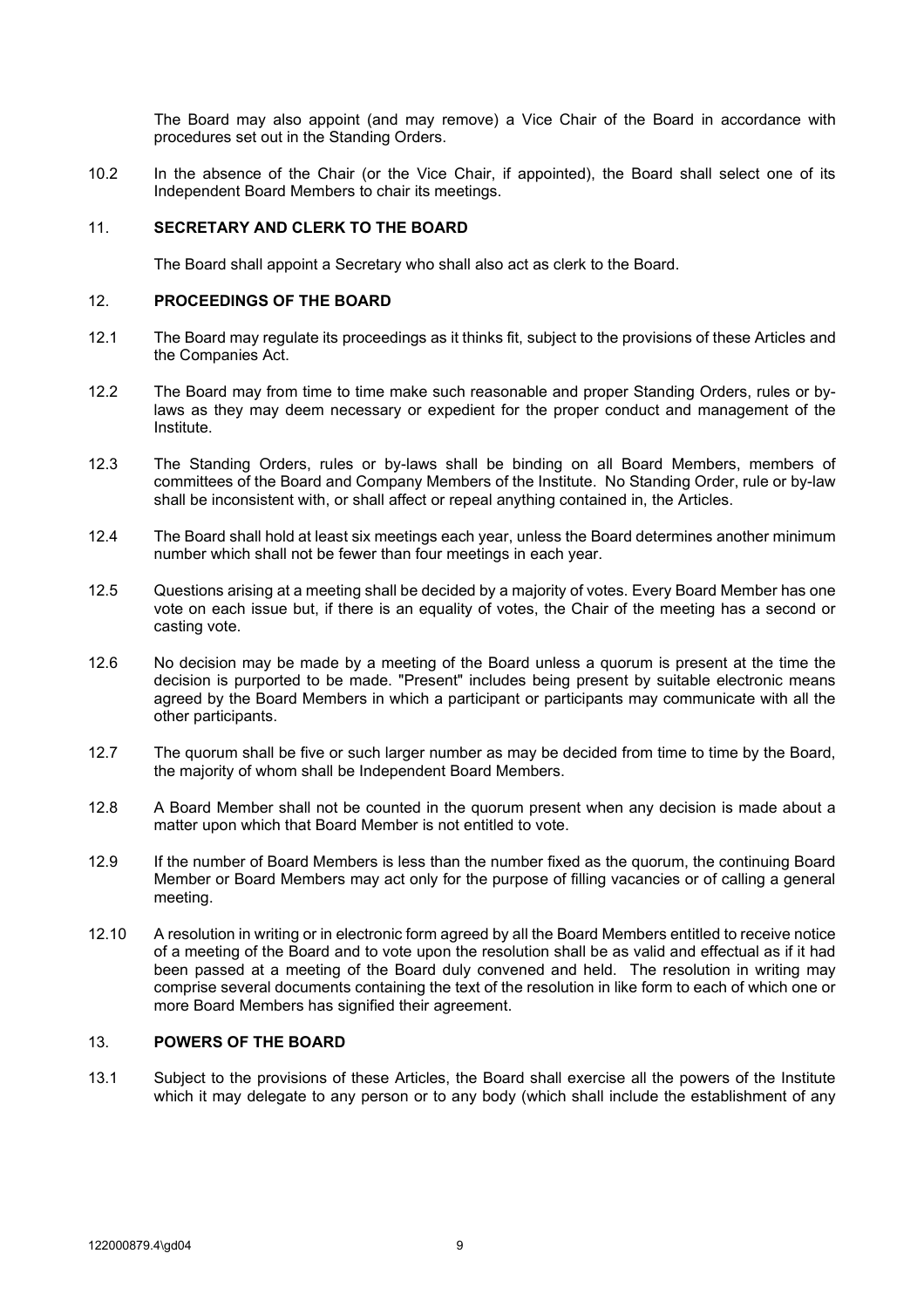<span id="page-11-0"></span>committee of the Board) upon such terms and conditions as it sees fit provided always that the Board shall not delegate responsibility for:

- 13.1.1 the approval of the Institute's strategy;
- 13.1.2 the approval of the Institute's annual estimates of income and expenditure;
- 13.1.3 the approval of the Institute's annual audited accounts;
- 13.1.4 the appointment (and removal) of the CEO;
- 13.1.5 the appointment (and removal) of the Secretary;
- 13.1.6 the making, amendment, repeal of or addition to the Standing Orders made under these Articles.
- 13.2 The Board may impose conditions when delegating its powers, including the conditions that:-
	- 13.2.1 the relevant powers are to be exercised exclusively by the person or body to whom they are delegated; and
	- 13.2.2 no expenditure may be incurred on behalf of the Institute except in accordance with a budget previously agreed with the Board Members,
- 13.3 The Board Members may revoke or alter a delegation.

## <span id="page-11-1"></span>14. **THE CHIEF EXECUTIVE OFFICER OF THE INSTITUTE**

- 14.1 There shall be a CEO of the Institute, who shall be appointed by the Board and shall have such title and delegated authority as the Board shall determine from time to time. The CEO shall:-
	- 14.1.1 be the chief academic and administrative officer of the Institute; and
	- 14.1.2 act as the Institute's accountable officer to the Regulator.

### 15. **ACADEMIC COUNCIL**

- 15.1 There shall be an Academic Council of the Institute, comprising the CEO and such other members as may be prescribed by the Board from time to time in Standing Orders.
- 15.2 Subject always to the authority and oversight of the Board, the Academic Council shall have delegated responsibility from the Board for the maintenance of academic quality and standards of the Institute and the direction and regulation of academic matters, having regard at all times to the educational character and Objects of the Institute. The powers and responsibilities of the Academic Council shall be set out in Standing Orders.
- 15.3 The Academic Council shall act in such manner as shall best promote the academic and professional work of the Institute and safeguard the standards of its awards. The Academic Council shall report to the Board on all matters within its delegated authority in such format and upon such frequency as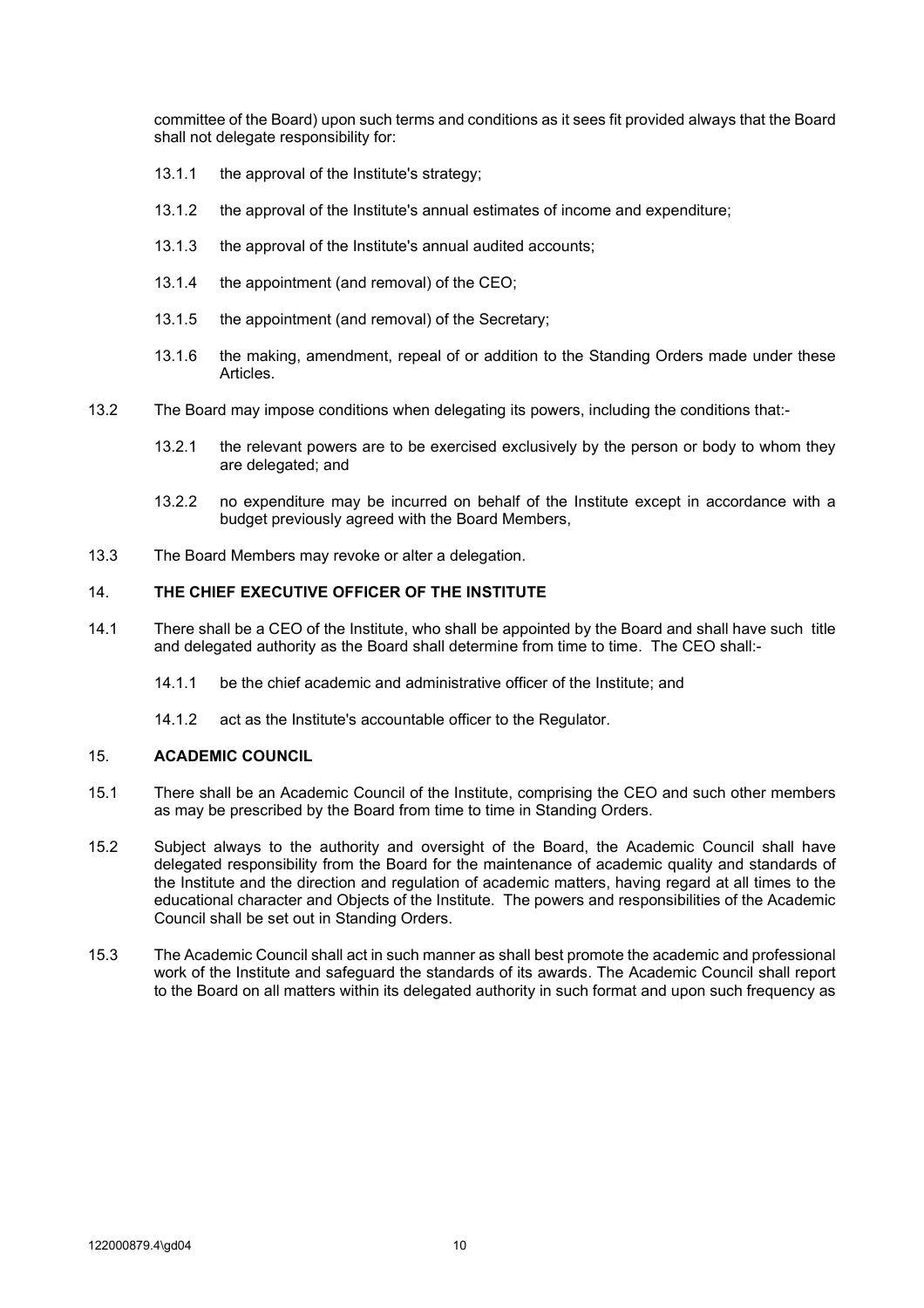the Board may require in order for the Board to be assured of the effectiveness of the academic governance of the Institute.

- <span id="page-12-0"></span>15.4 The Academic Council may establish such committees as it may consider appropriate in order to effectively discharge its responsibilities.
- 15.5 The CEO shall be the chair of the Academic Council. The Academic Council may appoint a Deputy Chair from among its own membership in accordance with procedures described in its terms of reference.

## 16. **AUDIT AND RISK COMMITTEE**

16.1 The Board shall establish and thereafter maintain a committee, to be known as the "Audit and Risk Committee", to advise on matters relating to the Institute's audit arrangements and systems of internal control. The composition of the Audit and Risk Committee and its terms of reference shall be prescribed in Standing Orders.

### 17. **ACADEMIC FREEDOM AND FREEDOM OF SPEECH**

- 17.1 Staff of the Institute, while engaged in teaching and research in accordance with their terms and conditions of service, shall have freedom within the law to question and test received wisdom and to put forward new ideas and controversial or unpopular opinions, without placing themselves in jeopardy of losing their jobs or privileges.
- 17.2 The Institute shall take such steps as are reasonably practical to ensure that freedom of speech within the law is secured for its students and staff and for visiting speakers and that the use of the premises of the Institute is not denied to any individual or body of persons on any ground connected with their beliefs or views, or their policy or objectives.
- 17.3 The Institute shall approve and regularly review a code of practice setting out the procedures to be followed by students and staff of the Institute with respect to meetings and other activities held on the premises of the Institute, and shall take such steps as are reasonably practicable to secure that the requirements of the code of practice are complied with.

#### 18. **GENERAL MEETINGS**

- 18.1 The Board Members may call a general meeting at any time. The minimum period of notice required to hold a general meeting of the Institute is 14 clear days.
- 18.2 A general meeting may be called by shorter notice if it is so agreed by a majority in number of Company Members having a right to attend and vote at the meeting, being a majority who together hold not less than 90 percent of the total voting rights.
- 18.3 The notice must specify the date, time and place of the meeting and the general nature of the business to be transacted and, if a special resolution is to be proposed, the notice shall set out the terms of the proposed special resolution. The notice must also contain a statement setting out the right of Company Members to appoint a proxy under section 324 of the Companies Act and Article [18.9.](#page-13-0) The notice must be given to all the Company Members, the Board Members and the Institute's auditors.
- 18.4 There is a quorum at a general meeting if the number of Company Members present in person or by proxy is at least five. If a quorum is not present within half an hour from the time appointed for the meeting, or during a meeting a quorum ceases to be present, the meeting shall be adjourned to such time and place as the Board may determine. The Board must reconvene the meeting and must give at least 7 clear days' notice of the reconvened meeting stating the date, time and place of the meeting. If no quorum is present at the reconvened meeting within fifteen minutes of the time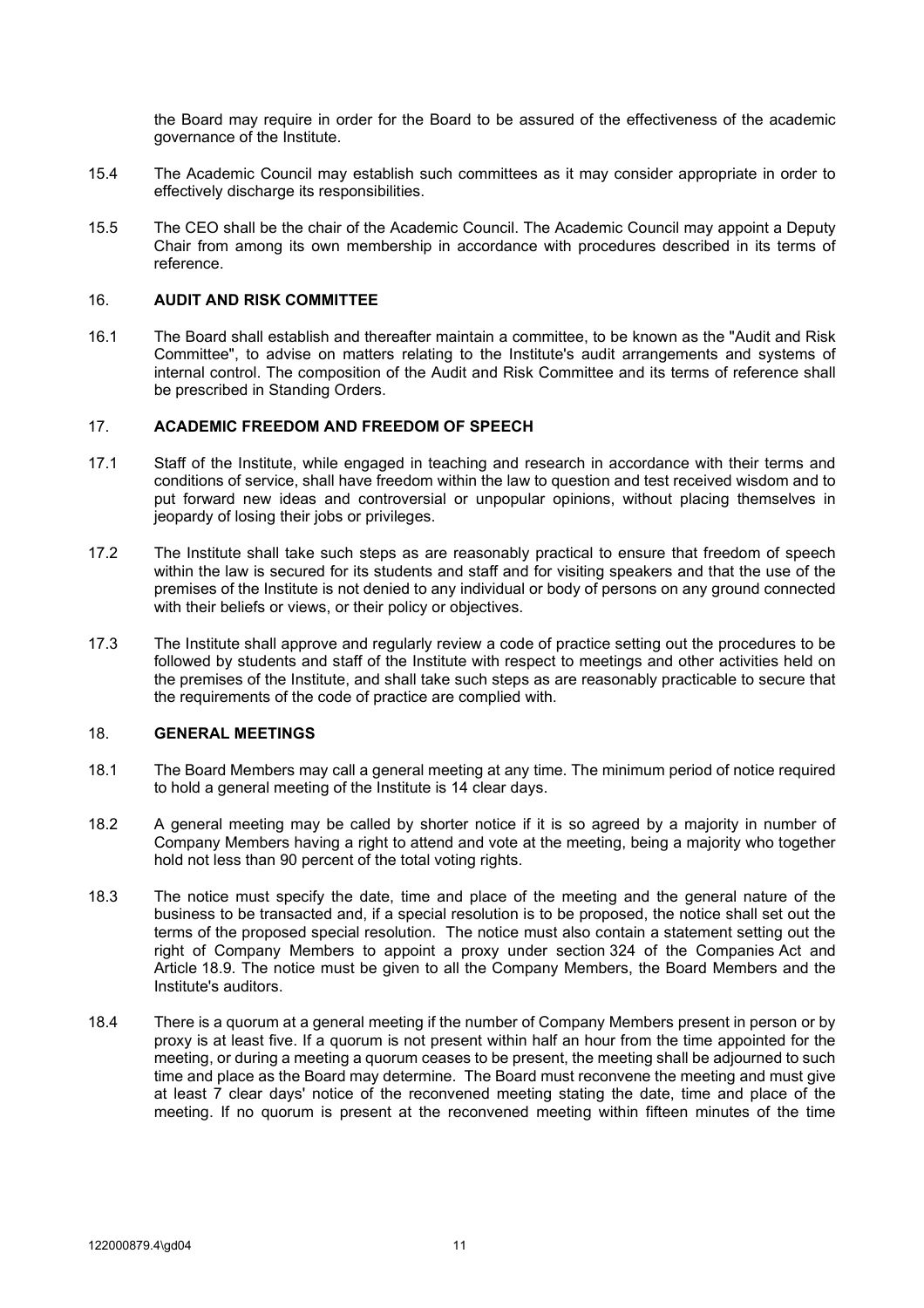specified for the start of the meeting, the Company Members present or by proxy at that time shall constitute the quorum for that meeting.

- 18.5 The Chair or the Vice-Chair will preside at a general meeting. In the absence of the Chair or Vice-Chair, a Company Member elected by those present or by proxy will preside at a general meeting.
- 18.6 Except where otherwise provided by the Companies Act, every issue in general meeting will be decided by ordinary resolution, cast in person or by proxy. The declaration by the person who is chairing the meeting of the result of a vote shall be conclusive unless a poll is demanded in accordance with procedures prescribed in Standing Orders.
- 18.7 Every Company Member present in person or by proxy has one vote on each issue. In the case of an equality of voted the person who is chairing the meeting shall be entitled to a second or casting vote.
- 18.8 A written resolution of the Company Members passed in accordance with Part 13 of the Companies Act is as valid and effectual as a resolution passed at a general meeting of the Institute.
- <span id="page-13-0"></span>18.9 Proxies may only validly be appointed by a notice in writing (a "proxy notice") which:-
	- 18.9.1 states the name and address of the Company Member appointing the proxy;
	- 18.9.2 identifies the person appointed to be that Company Member's proxy and the general meeting in relation to which that person is appointed;
	- 18.9.3 is signed by or on behalf of the Company Member appointing the proxy, or is authenticated in such manner as the Board may determine; and
	- 18.9.4 is delivered to the Institute in accordance with the Articles and any instructions contained in the notice of the general meeting to which they relate.
- 18.10 Proxy notices may specify how the proxy appointed under them is to vote (or that the proxy is to abstain from voting) on one or more resolutions.
- 18.11 Unless a proxy notice indicates otherwise, it must be treated as:-
	- 18.11.1 allowing the person appointed under it as a proxy discretion as to how to vote on any ancillary or procedural resolutions put to the meeting; and
	- 18.11.2 appointing that person as a proxy in relation to any adjournment of the general meeting to which it relates as well as the meeting itself.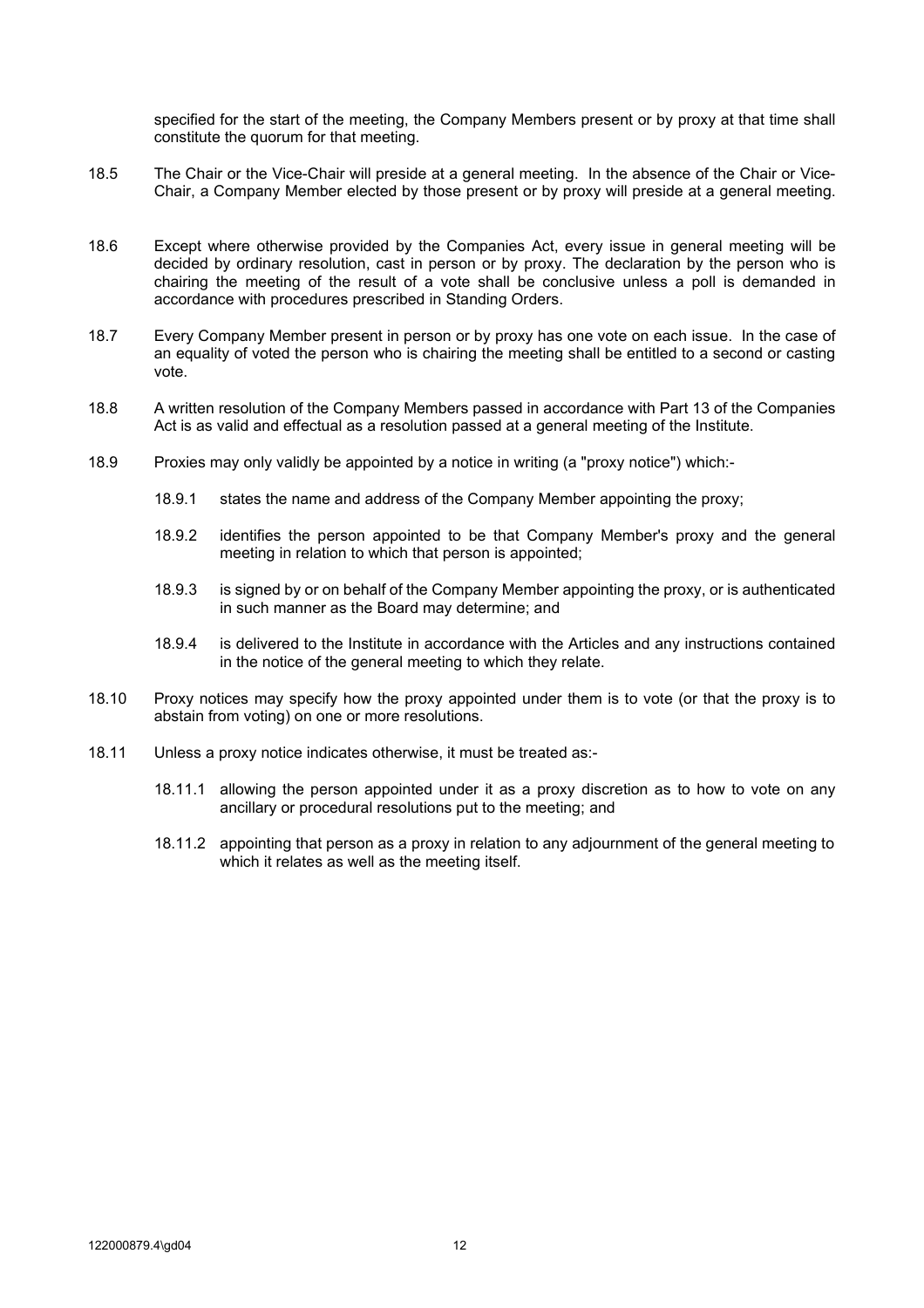## <span id="page-14-0"></span>19. **LACK OF QUORUM**

- 19.1 If a quorum is not present within half an hour from the time appointed for the meeting, or during a meeting a quorum ceases to be present, the meeting shall be adjourned to such time and place as the Board Members shall determine.
- 19.2 The Board Members must reconvene the meeting and must give at least 7 clear days' notice of the reconvened meeting stating the date, time and place of the meeting.

## 20. **ADJOURNING AND RECONVENING GENERAL MEETINGS**

- 20.1 The Company Members present in person or by proxy at a meeting may resolve by ordinary resolution that a meeting shall be adjourned.
- 20.2 The person who is chairing the meeting must decide the date, time and place at which the meeting is to be reconvened unless those details are specified in the resolution.
- 20.3 No business shall be conducted at a reconvened meeting unless it could properly have been conducted at the meeting had the adjournment not taken place.
- 20.4 If a meeting is adjourned by a resolution of the Company Members for more than 7 days, at least 7 clear days' notice shall be given of the reconvened meeting stating the date, time and place of the meeting.

#### 21. **GIVING OF NOTICE**

- 21.1 The Institute may give any notice to a Company Member either:-
	- 21.1.1 personally; or
	- 21.1.2 by sending It by post in a prepaid envelope addressed to the member at his or her Address; or
	- 21.1.3 by leaving It at the Address of the member; or
	- 21.1.4 by giving It in electronic form to the Company Member's Address; and
	- 21.1.5 by placing the notice on a website and providing the Company Member with a notification in writing or in electronic form of the presence of the notice on the website. The notification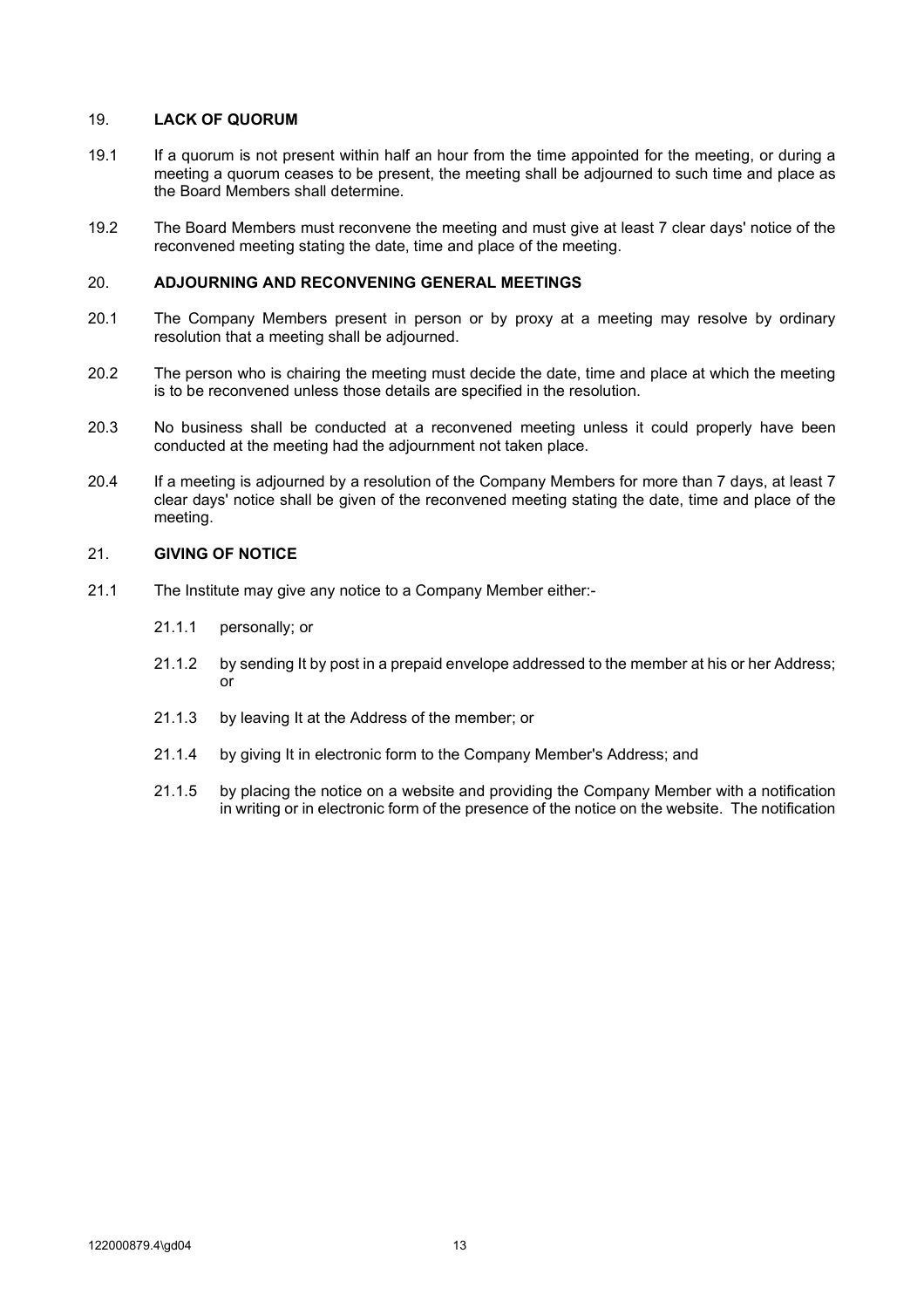must state that it concerns a notice of a company meeting and must specify the place, date and time of the meeting.

## <span id="page-15-0"></span>22. **APPLICATION OF INCOME AND PROPERTY**

- 22.1 The income and property of the Institute shall be applied solely towards the promotion of the Objects
- 22.2 A Board Member (or former Board Member):
	- 22.2.1 is entitled to be reimbursed from the property of the Institute or may pay out of such property reasonable expenses properly incurred by him or her when acting on behalf of the Institute;
	- 22.2.2 may benefit from trustee indemnity insurance cover purchased at the Institute's expense in accordance with, and subject to the conditions in, section 189 of the Charities Act 2011;
	- 22.2.3 may receive an indemnity from the Institute against any liability incurred in that capacity, to the extent permitted by sections 232 to 234 of the Companies Act;
	- 22.2.4 may not receive any other benefit or payment unless it is authorised by Article [23.](#page-15-1)
- 22.3 Subject to Article [23,](#page-15-1) none of the income or property of the Institute may be paid or transferred directly or indirectly by way of dividends bonus or otherwise by way of profit to any Company Member of the Institute.

### <span id="page-15-1"></span>23. **BENEFITS AND PAYMENTS TO BOARD MEMBERS AND CONNECTED PERSONS**

### <span id="page-15-2"></span>23.1 **General provisions**

- 23.1.1 No Board Member or Connected Person may:
	- (a) buy any goods or services from the Institute on terms preferential to those applicable to members of the public;
	- (b) sell goods, services, or any interest in land to the Institute;
	- (c) be employed by, or receive any remuneration from, the Institute;
	- (d) receive any other financial benefit from the Institute;

unless the payment is permitted by this Article [23,](#page-15-1) or authorised by the court or the Commission.

In this Article a "financial benefit" means a benefit, direct or indirect, which is either money or has a monetary value.

- 23.1.2 Notwithstanding the provisions in Article [23.1.1:](#page-15-2)
	- (a) a Student Board Member may receive scholarships or bursaries as a student of the Institute; and
	- (b) the Ex-Officio Board Member and Staff Board Members may receive and retain remuneration from the Institute in their capacity as employees of the Institute

provided that the Board Member concerned must withdraw from any Board meeting at which such a scholarship, bursary or level of remuneration is under discussion.

## 23.2 **Scope and powers permitting Board Members' or Connected Persons' benefits**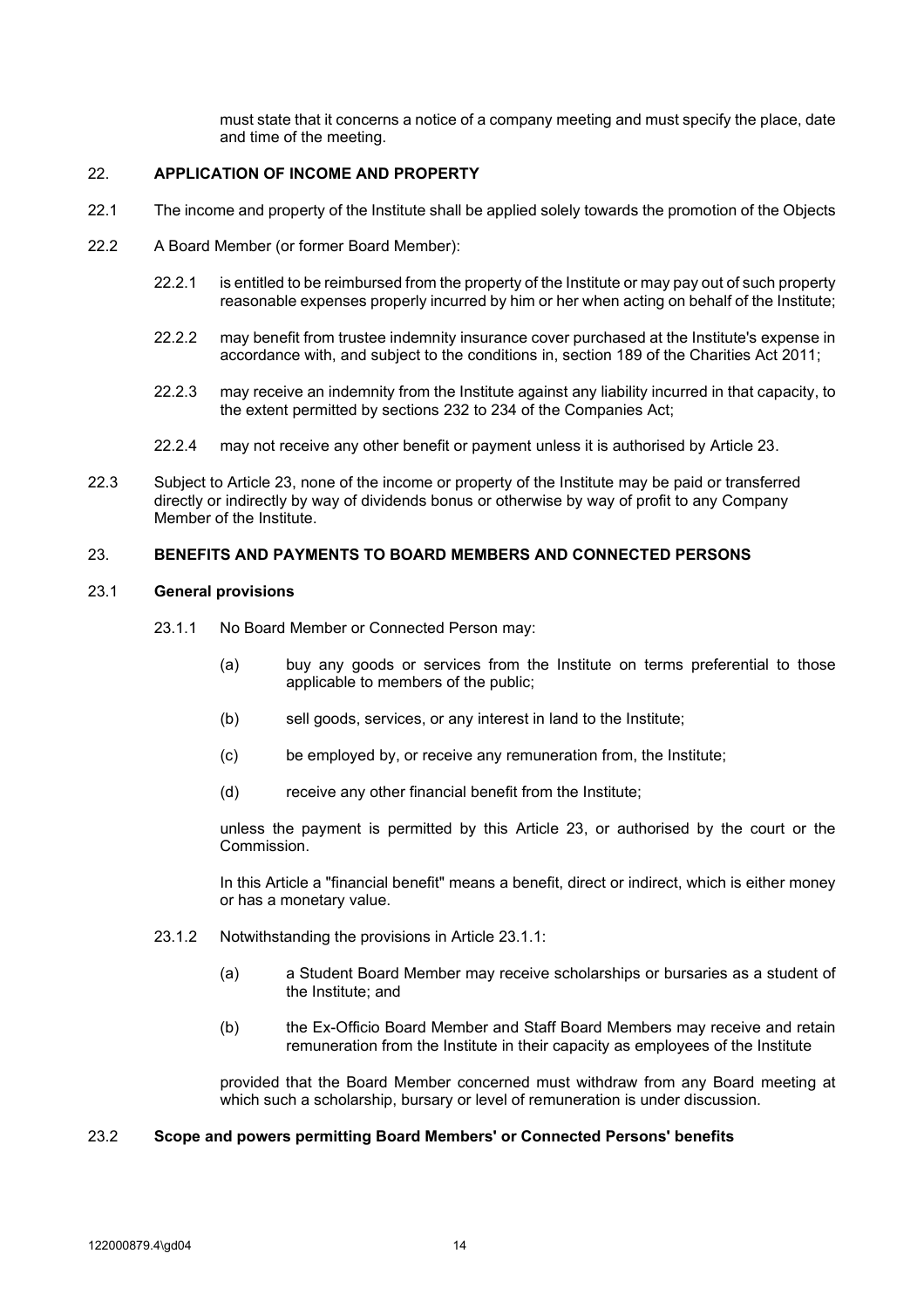- 23.2.1 A Board Member or Connected Person may receive a benefit from the Institute in the capacity of a beneficiary of the Institute provided that a majority of the Board Members do not benefit in this way.
- 23.2.2 A Board Member or Connected Person may enter into a contract for the supply of services, or of goods that are supplied in connection with the provision of services, to the Institute where that is permitted in accordance with, and subject to the conditions in, section 185 and 186 of the Charities Act 2011.
- <span id="page-16-1"></span>23.2.3 Subject to Article [23.3,](#page-16-0) a Board Member or Connected Person may provide the Institute with goods that are not supplied in connection with services provided to the Institute by the Board Member or Connected Person.
- 23.2.4 A Board Member or Connected Person may receive interest on money lent to the Institute at a reasonable and proper rate which must be not more than the Bank of England bank rate (also known as the base rate).
- 23.2.5 A Board Member or Connected Person may receive rent for premises let by the Board Member or Connected Person to the Institute. The amount of the rent and the other terms of the lease must be reasonable and proper. The Board Member concerned must withdraw from any meeting at which such a proposal or the rent or other terms of the lease are under discussion.
- 23.2.6 A Board Member or Connected Person may take part in the normal trading and fundraising activities of the Institute on the same terms as members of the public.

## <span id="page-16-0"></span>23.3 **Payment for the supply of goods only - controls**

- 23.3.1 The Institute and its Board Members may only rely upon the authority provided by Article [23.2.3](#page-16-1) if each of the following conditions is satisfied:
	- (a) The amount or maximum amount of the payment for the goods is set out in an agreement in writing between the Institute or its Board Members (as the case may be) and the Board Member or Connected Person supplying the goods (the "Supplier'') under which the Supplier is to supply the goods in question to or on behalf of the Institute.
	- (b) The amount or maximum amount of the payment for the goods does not exceed what is reasonable m the circumstances for the supply of the goods in question.
	- (c) The other Board Members are satisfied that it is in the best interests of the Institute to contract with the Supplier rather than with someone who is not a Board Member or Connected Person In reaching that decision the Board Members must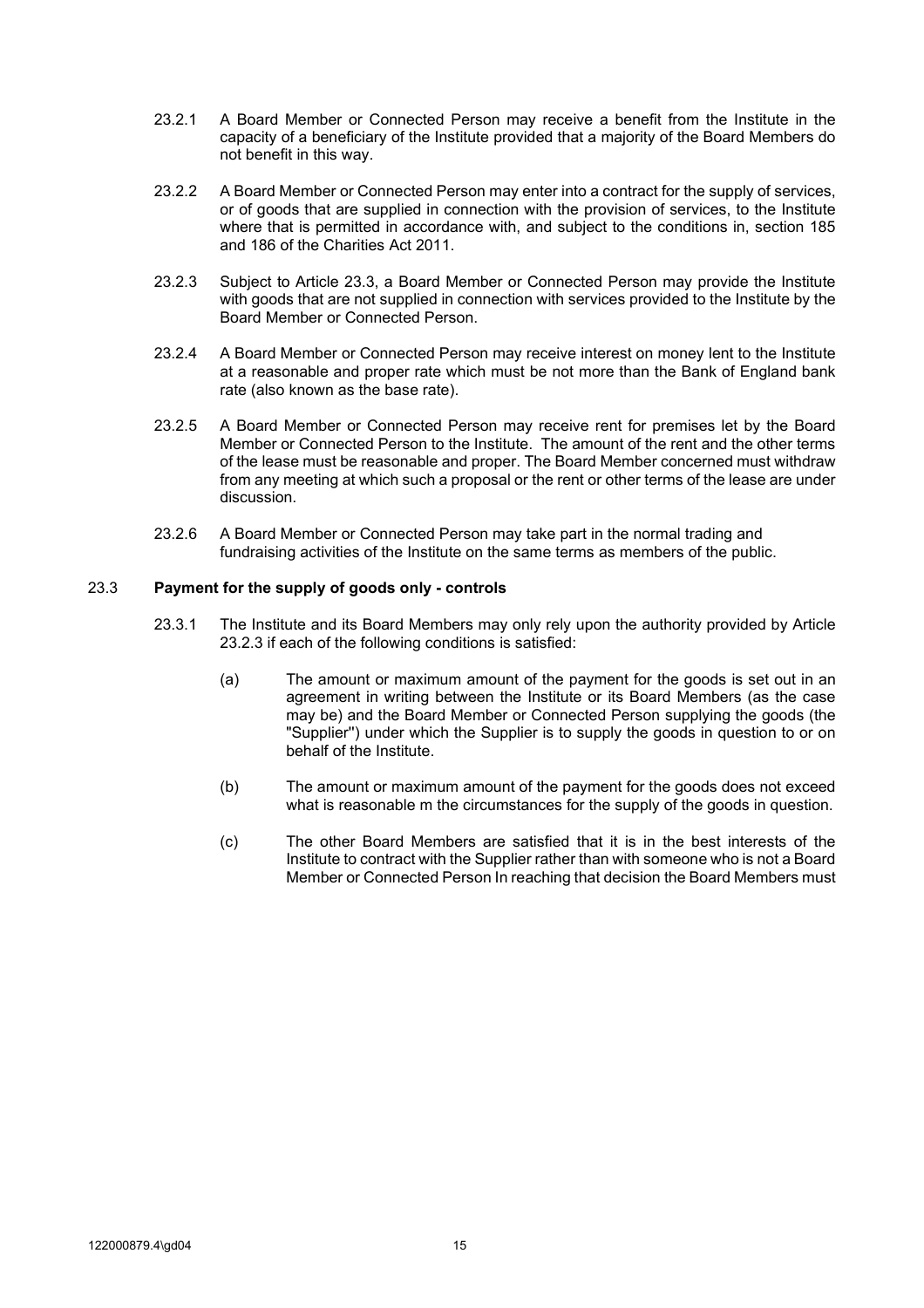balance the advantage of contracting with a Board Member or Connected Person against the disadvantages of doing so.

- <span id="page-17-0"></span>(d) The Supplier is absent from the part of any meeting at which there is discussion of the proposal to enter into a contract or arrangement with him or her or it with regard to the supply of goods to the Institute.
- (e) The Supplier does not vote on any such matter and is not to be counted when calculating whether a quorum of Board Members is present at the meeting.
- (f) The reason for their decision is recorded by the Board Members in the minute book.
- (g) A majority of the Board Members then in office are not in receipt of remuneration or payments authorised by Article 23.

### 23.4 **Interpretation**

In Articles 23.1 to 23.3:

- 23.4.1 "Institute" includes any company in which the Institute
	- (a) holds more than 50% of the shares; or
	- (b) controls more than 50% of the voting rights attached to the shares; or
	- (c) has the right to appoint one or more Board Members to the board of the company.
- 23.4.2 "Connected Person" means
	- (a) a child, parent, grandchild, grandparent, brother or sister of the Board Member,
	- (b) the spouse or civil partner of the Board Member or of any person falling within Article 23.4.2(a) above,
	- (c) a person carrying on business in partnership with the Board Member or with any person falling within Articles 23.4.2(a) or 23.4.2(b) above,
	- (d) an institution which is controlled:
		- (i) by the Board Member or any Connected Person falling within Articles 23.4.2(a) to 23.4.2(c) above, or
		- (ii) by two or more persons falling within Article 23.4.2(d)(i) when taken together
	- (e) a body corporate in which:
		- (i) the Board Member or any Connected Person falling within Articles 23.4.2(a) to 23.4.2(c) above has a substantial interest, or
		- (ii) two or more persons falling within Article  $23.4.2(e)(d)(i)$  who, when taken together, have a substantial interest
- 23.4.3 Sections 350 352 of the Charities Act 2011 apply for the purposes of interpreting the terms used in this Article 23.

## 24. **DECLARATION OF BOARD MEMBERS' INTERESTS**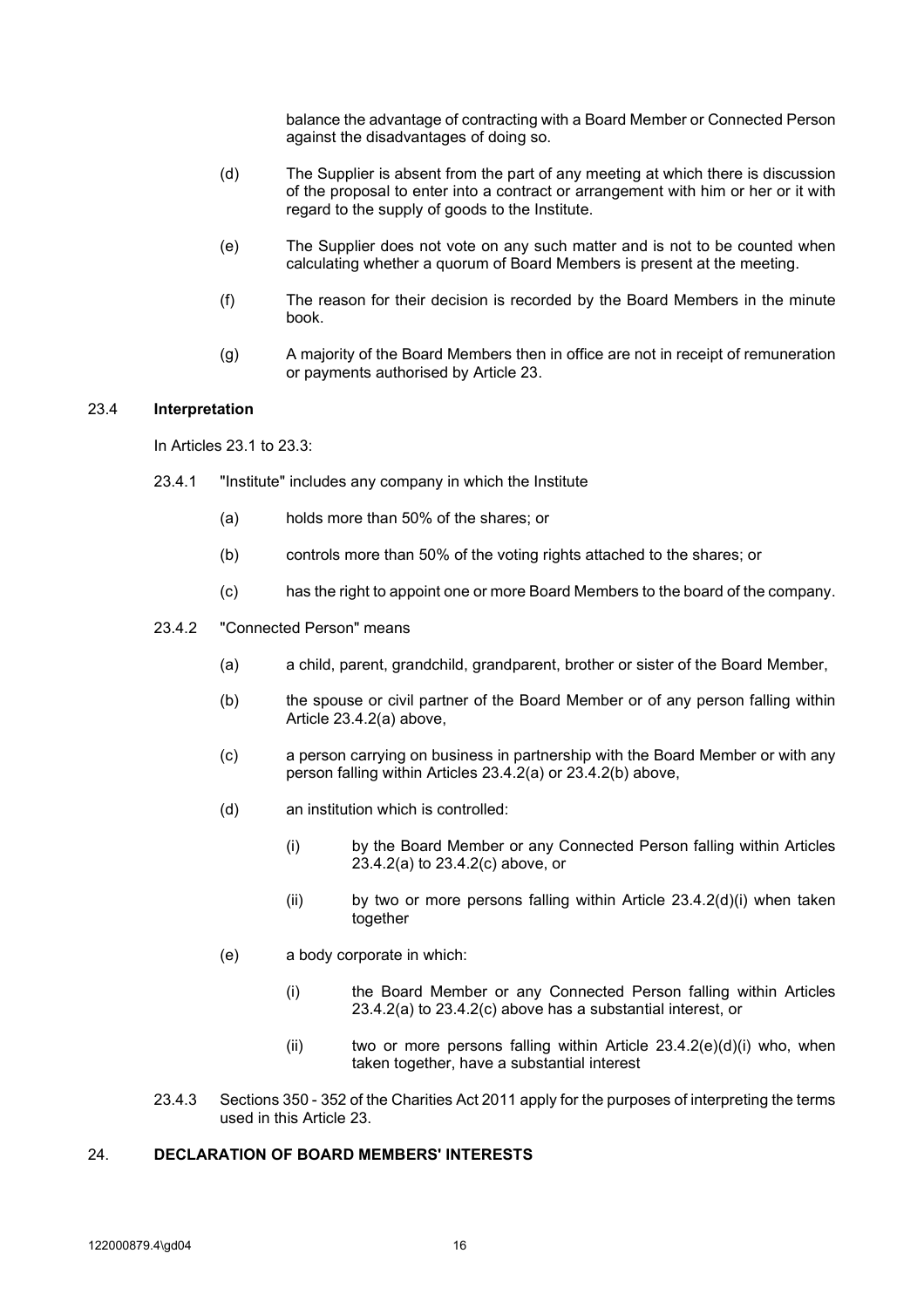<span id="page-18-0"></span>24.1 A Board Member must declare the nature and extent of any interest, direct or indirect, which he or she has in a proposed transaction or arrangement with the Institute or in any transaction or arrangement entered into by the Institute which has not previously been declared. A Board Member must absent himself or herself from any discussions of the Board in which it is possible that a conflict will arise between his or her duty to act solely in the interests of the Institute and any personal interest (including but not limited to any personal financial interest).

## 25. **CONFLICTS OF INTEREST AND CONFLICTS OF LOYALTIES**

- 25.1 If a conflict of interests arises for a Board Member because of a duty of loyalty owed to another organisation or person and the conflict Is not authorised by virtue of any other provision in the Articles, the unconflicted Board Members may authorise such a conflict of interests where the following conditions apply
	- 25.1.1 the conflicted Board Member is absent from the part of the meeting at which there is discussion of any arrangement or transaction affecting that other organisation or person;
	- 25.1.2 the conflicted Board Member does not vote on any such matter and Is not to be counted when considering whether a quorum of Board Members Is present at the meeting; and
	- 25.1.3 the unconflicted Board Members consider it is in the interests of the Institute to authorise the conflict of interests in the circumstances applying
- 25.2 In this Article, a conflict of interest arising because of a duty of loyalty owed to another organisation or person only refers to such a conflict which does not involve a direct or indirect benefit of any nature to a Board Member or to a Connected Person.